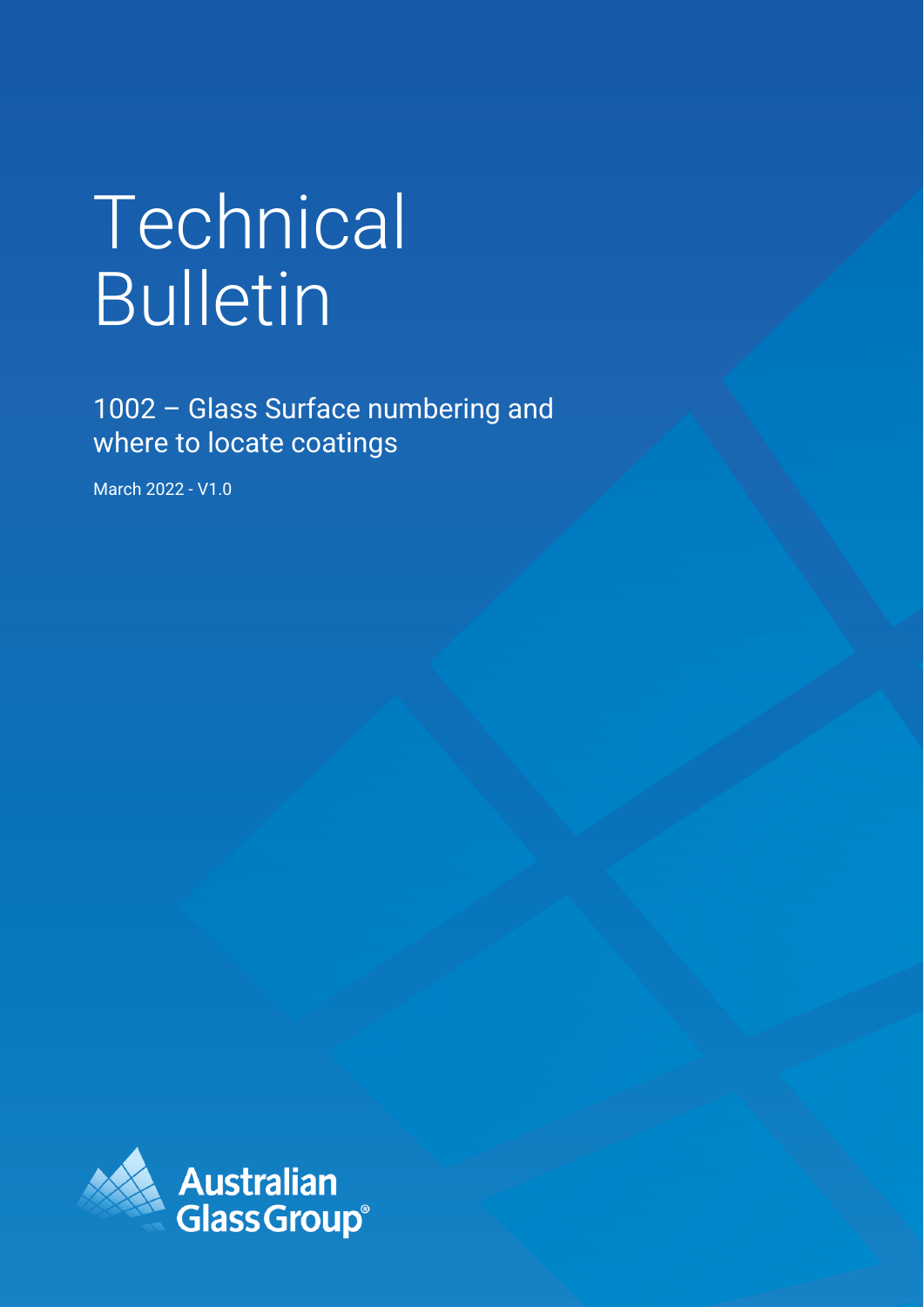# TB 1002 - Glass Surface numbering and where to locate coatings

This Technical Bulletin has been produced to assist in understanding glass surface numbering, and on which surface to specify different types of glass coatings.

### Glass surface numbering

In all glass types, the outermost surface is referred to surface 1. This is the surface that is exposed to weather.

Leading on from this, the next surface towards the inside of the structure is surface 2. For monolithic glass, it is the inside surface. For a laminate pane, surface 2 is the innermost surface of the outer pane, and is in contact with the interlayer. For a double glazed unit, the same numbering convention is in place.



#### **Single Monolithic Glass**

**AGG TAS AGG NSW AGG VIC Australian** 140 Gilba Rd 81-83 Rushdale St 39 South Arm Rd **Glass Group**® Girraween, NSW Knoxfield, VIC Rokeby, TAS P: (02) 9896 0566 P: (03) 9730 7400 P: (03) 6247 1625 F: (02) 9896 0190 F: (03) 9730 7488 F: (03) 6247 6843 agg.com.au | info.agg.com.au | 1300 768 024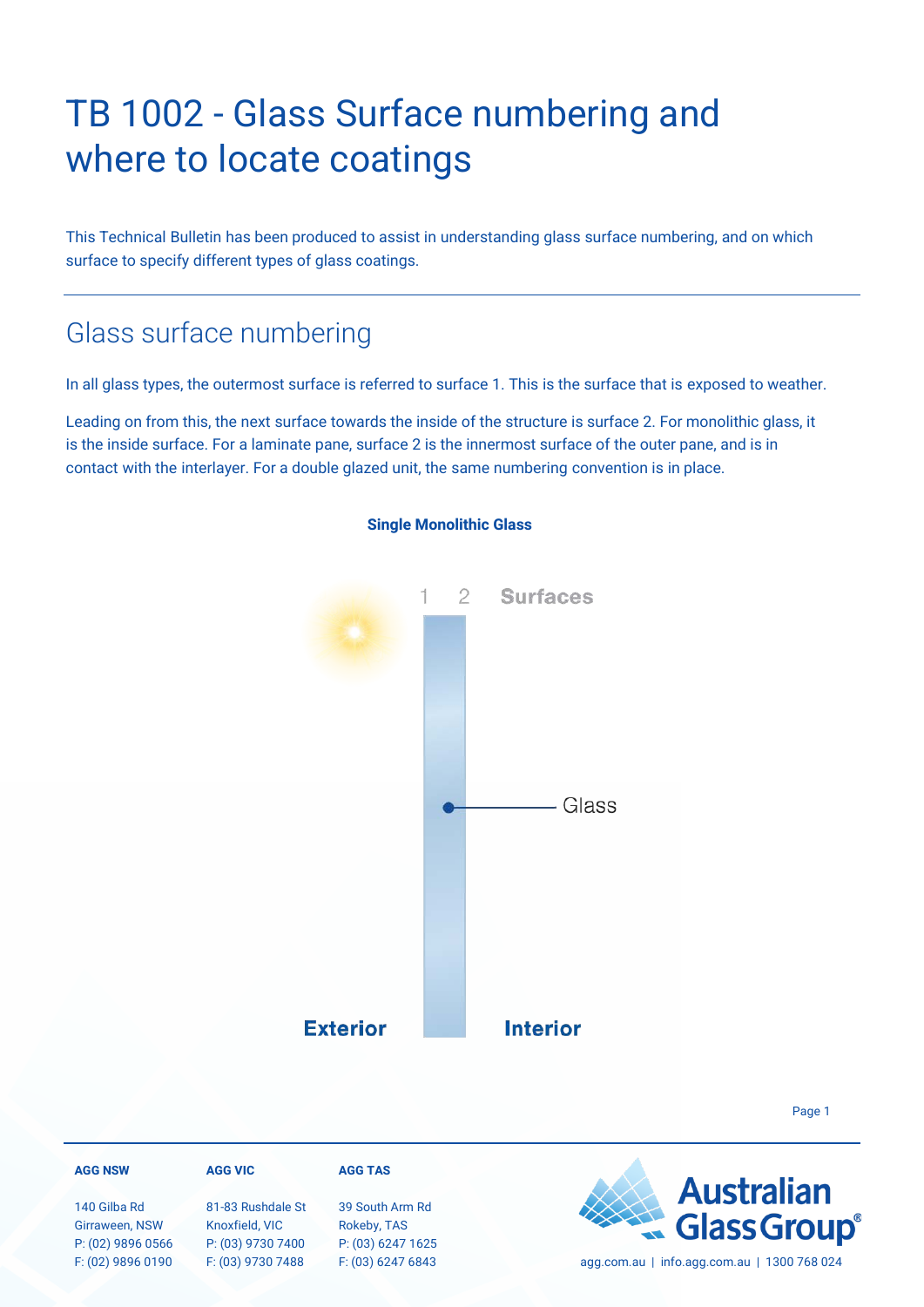



A double glazed unit can also have 1 or two laminate panes, where all surfaces are numbered starting from surface one on the exterior side of the unit as always.

| <b>AGG NSW</b>                                      | <b>AGG VIC</b>                                           | <b>AGG TAS</b>                                      |                                             |
|-----------------------------------------------------|----------------------------------------------------------|-----------------------------------------------------|---------------------------------------------|
| 140 Gilba Rd<br>Girraween, NSW<br>P: (02) 9896 0566 | 81-83 Rushdale St<br>Knoxfield, VIC<br>P: (03) 9730 7400 | 39 South Arm Rd<br>Rokeby, TAS<br>P: (03) 6247 1625 | <b>Australian<br/> Glass Group</b>          |
| F: (02) 9896 0190                                   | F: (03) 9730 7488                                        | F: (03) 6247 6843                                   | agg.com.au   info.agg.com.au   1300 768 024 |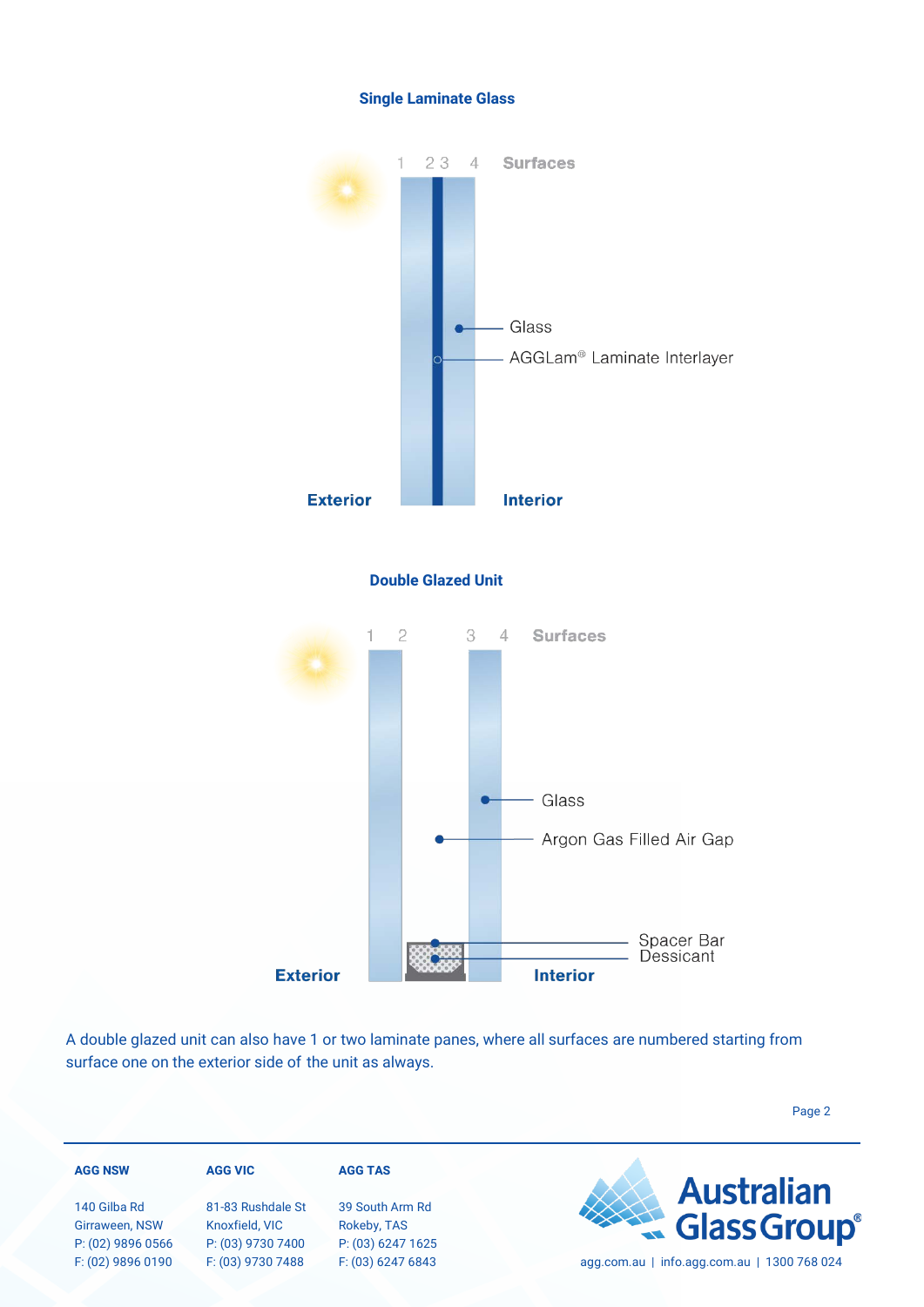## Coating Surface Selection

LowE coatings can be Hardcoats or Softcoats and come in a variety of configurations monolithic, laminated and within an Insulated Glass Unit (IGU).

Each coating has a different energy performance. Some are designed for colder climates and therefore passive solar heat gain (higher SHGC) and also heat retention inside (lower U-Value), while others are designed for greater solar control by blocking more solar heat (lower SHGC) from coming inside the building.

Hardcoat LowE glass (Pyrolytic) is an older technology but significantly more durable than Softcoat LowE. Hard coat glass can be used monolithic or single glazed laminated with its coating exposed. The coating should then be on the inside of the building, protected from the outside elements. Monolithically, this would be surface #2 while as a single glazed laminate, this would be surface #4:



#### Monolithic Hardcoat LowE



#### Page 3

#### **AGG NSW**

140 Gilba Rd Girraween, NSW P: (02) 9896 0566 F: (02) 9896 0190

#### **AGG VIC**

81-83 Rushdale St Knoxfield, VIC P: (03) 9730 7400 F: (03) 9730 7488

#### 39 South Arm Rd Rokeby, TAS P: (03) 6247 1625

**AGG TAS**

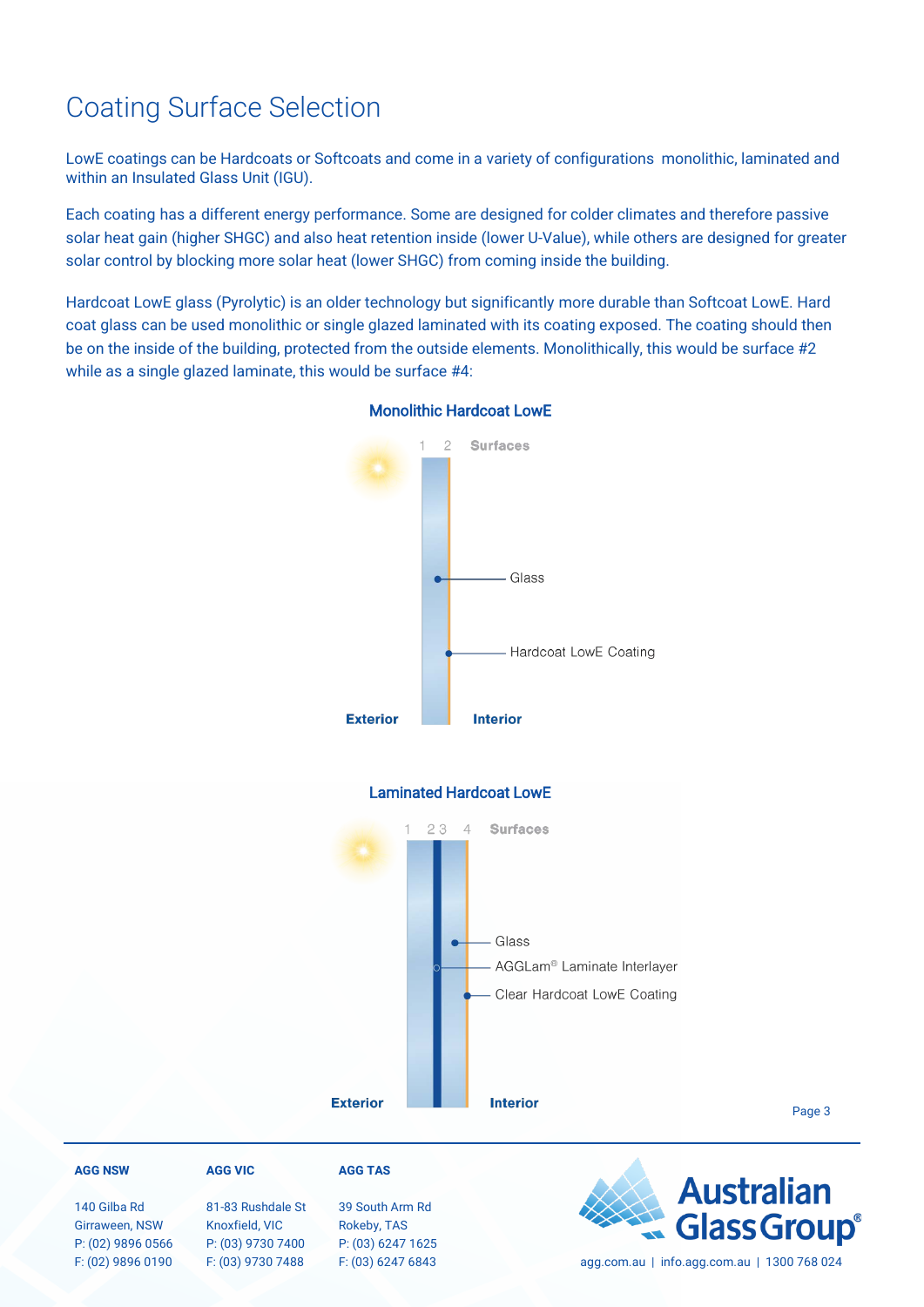Softcoat LowE is the latest technology in glass coating, and the performance of a Softcoat is significantly better than that of a Hardcoat. However, Softcoats are sensitive and not offered as monolithic or laminated. They must be used in conjunction with an IGU with the coating on the inside of the air gap to protect it from both the outside elements and also from touch and cleaning products from the inside of buildings.

Typically, a Clear Softcoat LowE (eg. Insulglass LowE Plus®) is designed for colder climates and so suitable for surface #3 of a Double Glazed Unit (DGU), while a solar control Softcoat (eg. Insulglass LowE Max®) is suitable for surface # 2:



#### Clear Softcoat LowE

**AGG NSW**

140 Gilba Rd Girraween, NSW P: (02) 9896 0566 F: (02) 9896 0190

#### **AGG VIC**

81-83 Rushdale St Knoxfield, VIC P: (03) 9730 7400 F: (03) 9730 7488

39 South Arm Rd Rokeby, TAS P: (03) 6247 1625

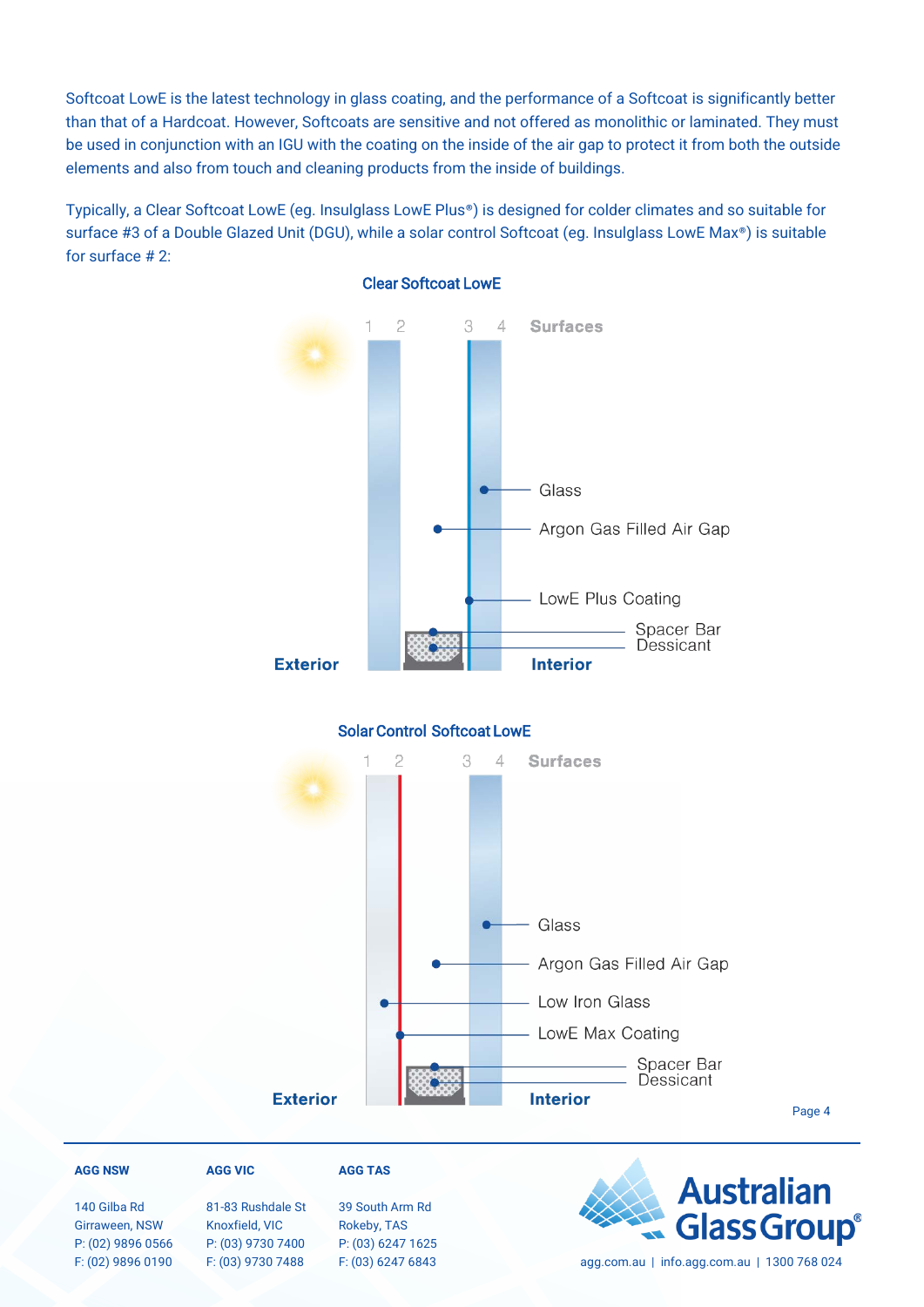### Important note when ordering Insulating Glass Units

It is important for window and façade fabricators to be aware of how glazing surfaces can affect the energy rating of their product and best suit the environment where they are installed. On top of this there is also the risk of unwanted aesthetic factors if some solar control coatings are installed on surface #3 compared to their deisgned surface #2

It is highly recommended the outer pane is stated first on customers order, reading from left to right - outer to inner.

#### For example:

24mm Insulglass LowE Plus®

- 6mm Clear Toughened / 12mm argon / 6mm LowE Plus Toughened (#3)

24mm Insulglass LowE Max®

- 6mm LowE Max Toughened (#2) / 12mm argon / 6mm Clear Toughened

Also note that Tinted glass (eg. 6mm Grey) is designed for the outer pane to absorb direct sun heat. This means that whenever Tinted glass and LowE is used in a DGU, the Tint always dictates any LowE coating to surface #3:



#### Insulglass LowE Max with Grey Tint

#### **AGG NSW AGG VIC AGG TAS Australian** 140 Gilba Rd 81-83 Rushdale St 39 South Arm Rd **Glass Group**® Girraween, NSW Knoxfield, VIC Rokeby, TAS P: (03) 6247 1625 P: (02) 9896 0566 P: (03) 9730 7400 F: (02) 9896 0190 F: (03) 9730 7488 F: (03) 6247 6843 agg.com.au | info.agg.com.au | 1300 768 024